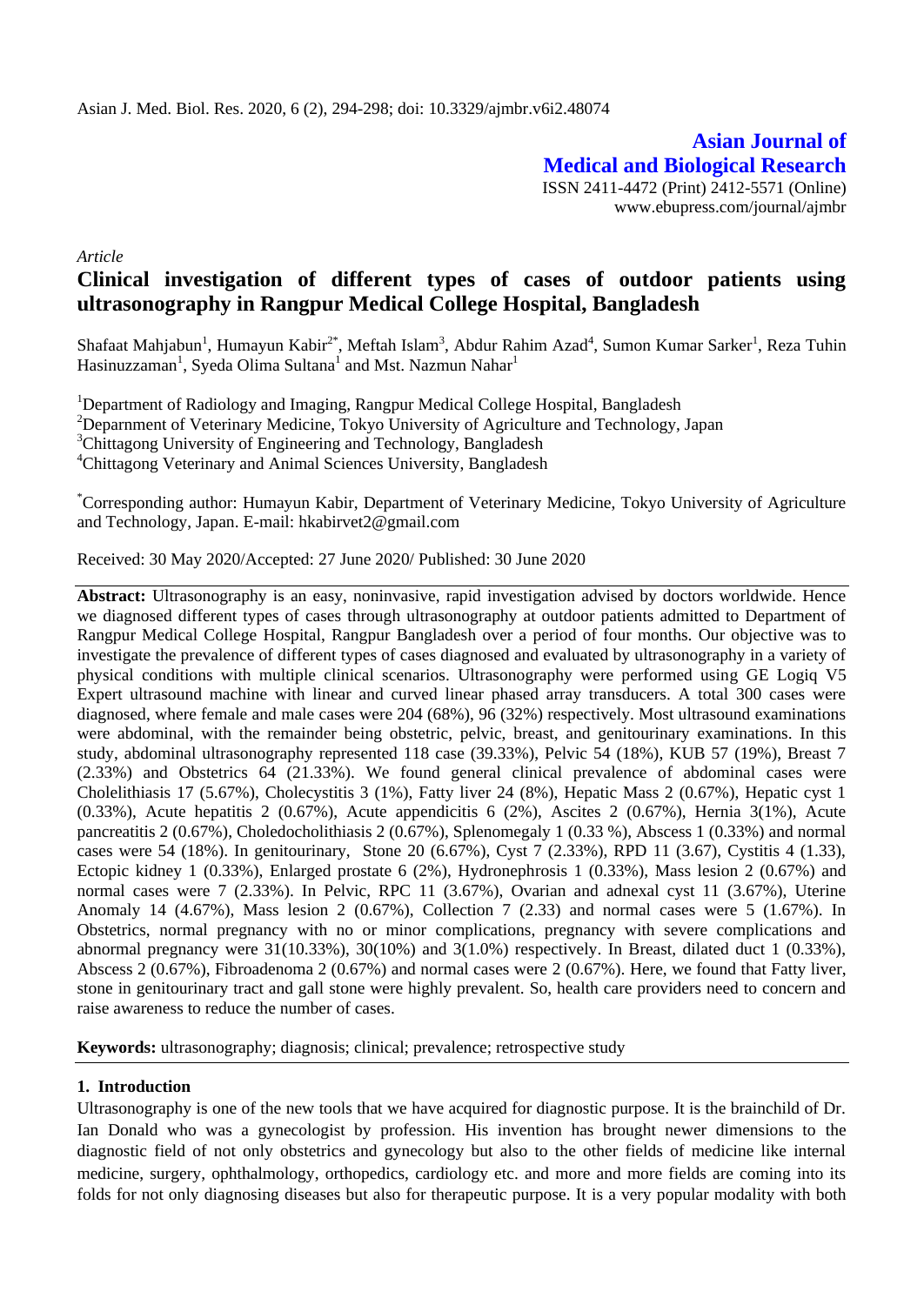the physicians as well as the patients. Reason being it is easily available, non-invasive, and with no radiation hazard. Also because some of the images that it displays on the screen are quite easily understood by the patients even. So that when a pregnant lady views her baby still inside her womb for the first time her joy and her husband's too is quite obvious. The thrill of seeing their baby moving, its heart beating, gives them so much of happiness. The basic principle of all ultrasound imaging is that, the ultrasound waves are send into the body, it is then reflected back from the interfaces of the organs and tissues. The reflected waves are then detected and displayed as an image on the monitor (Rashid, 2017).

Ultrasonography has been recommended for developing countries by the World Health Organization (WHO, 1985) since it is a technique that provides images immediately, is relatively inexpensive, can be carried out on an out-patient basis, and has no side effects. More than half of the world's population does not have access to at least some form of radiologic examination (Palmer, 1985) in developing countries, ultrasonography has become a classic tool.

Much has been written about the interest stimulated by ultrasonography in developing countries, (Clinical Ultrasound, 1990; Shaves, 1983; MacCready *et al.,* 1982) on the economic implications of visual diagnosis in the Third World, (Kalifa *et al.,* 1992; Fuch, 1991) or on specific pathologies, often tropical, in which ultrasonography has proven its worth (Houston, 1991). However, few studies have sought to determine the overall benefit that ultrasonography could provide as an aid to diagnosis and treatment (Raptopoulos *et al.,* 1987; Mets, 1991; Doehring-Schwerdtfeger *et al.,* 1992).

It was a retrospective study to investigate the clinical prevalence of different types of cases diagnosed and evaluated by ultrasonography.

## **2. Materials and Methods**

The study was carried out at Radiology and Imaging Department of Rangpur Medical College Hospital, Rangpur, Bangladesh. The investigation was done during March to June 2019 as a part of fulfillment of one year long honorary training course in the mentioned department.

In this study we used GE logiq V5 expert ultrasonography machine having four probes, among which linear and curved linear probes were mostly used.

Among many patients who visited the outdoor department of Rangpur Medical College Hospital, some were advised for ultrasonography. The sonological investigation was requested by means of a special form which was completed by the person requesting ultrasonography (doctor). It included the identity of the patient, clinical data, the results of other investigations, and the organ to be examined. The presumed or suspected diagnosis, or the primary symptoms was also included. The test was done with paying of charge. The study comprises of male and female patients from all age group. Most patients were clinically stable, and some came with severe illness.

A full bladder and overnight fasting were required to obtain good images specially for abdominal, pelvic, KUB and early pregnancy. In term pregnancy full bladder was only required when there was history of bleeding and placenta previa was suspected. Before performing the test, short history was taken, proper positioning was done, and the patients were properly exposed as per examination area.

Ultrasound is valuable in all trimesters of pregnancy. In the first trimester of pregnancy, ectopic pregnancy is a leading cause of mortality in women, requiring early identification and prompt intervention. Since clinical signs and symptoms are not reliable, ultrasound can play a pivotal role in its diagnosis. Early in their pregnancy, many women seek care for abdominal pain and/or vaginal bleeding.

## **3. Results and Discussion**

In this clinical study, we found total 100 normal cases, which was 33.33 %, and abnormal cases were 200, which was about 66.67%. And the normal and abnormal ratio were  $1:2$ . In the investigation, female and male patient ratio were 204 (68%) and 96 (32%) respectively.

Among 300 cases, abdominal cases were 39.33%, pelvic 18%, KUB 19%, obstetric 21.34% and breast 2.33% (Table 1).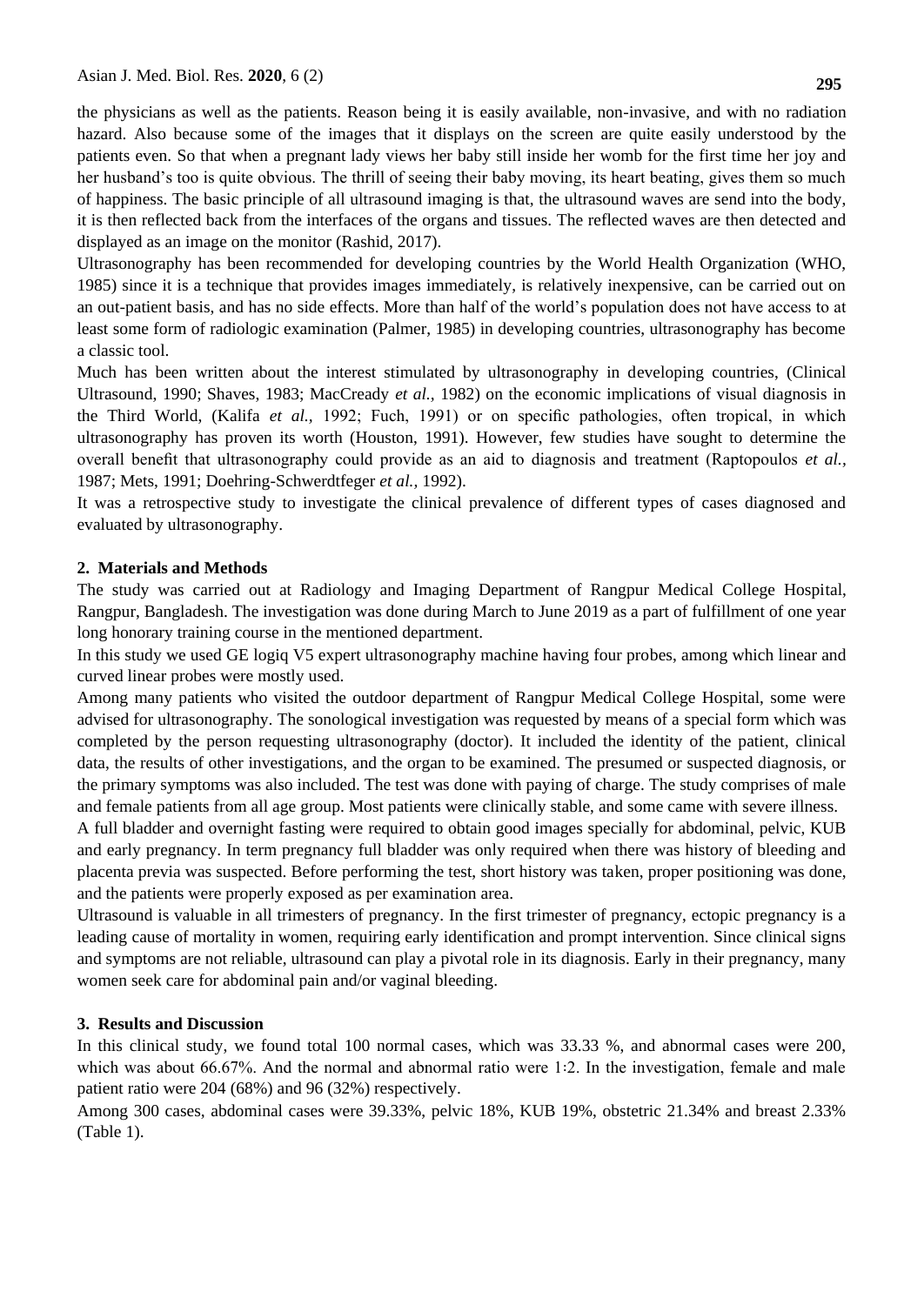| SL <sub>No</sub> | <b>Distribution</b> | <b>Normal</b> | Abnormal | <b>Number of cases</b> | Percentage $(\% )$ |
|------------------|---------------------|---------------|----------|------------------------|--------------------|
|                  | Abdominal           | 53            | 65       | 18                     | 39.33              |
|                  | Pelvic              |               | 47       | 54                     | 18.00              |
|                  | KUB                 |               | 50       |                        | 19.00              |
|                  | <b>Breast</b>       |               |          |                        | 2.33               |
|                  | <b>Obstetrics</b>   | 31            | 33       | -64                    | 21.34              |
| <b>Total</b>     |                     | 100           | 200      | 300                    | 100                |

|  | Table 1. Area wise percentage of the cases diagnosed by ultrasound (300 cases) are as follows: |  |
|--|------------------------------------------------------------------------------------------------|--|

In abdominal scans, normal cases were 54 (18%), abnormal cases were 65 (21.67%), Most of the abnormal cases were fatty liver of different grades, cholelithiasis, acute appendicitis. Other cases comprise of cholecystitis, ascites, hernia, hepatic cyst, mass lesion, acute pancreatitis, splenomegaly and abscess (Table 2). In pelvic scans 7 were normal with 47 abnormal cases. Most abnormal scan revealed uterine pathology which includes uterine fibroid, adenomyosis, bulky uterus, broadened cervix. Retained product of conception were found in 11 scans, and cyst in the ovary and adnexa were also 11. Mass lesion which were ovarian in origin were 2 in number. Collection in the cul-de-sac found in 7 pelvic scans which is an indicating marker for pelvic inflammatory disease in female.

In total 57 KUB scans 7 revealed no abnormality whereas 50 were showed abnormal findings. Among the scans most of the cases were stone in kidneys and ureters with or without complications like hydronephrosis, hydroureteronephrosis. Benign cystic lesions and benign enlargement of prostate gland in elderly patients were found in 7 and 6 cases respectively. Acute and chronic renal parenchymal disease revealed in 11 scans. Cystitis mostly found in the middle-aged man in about 4 cases and mass lesions were found in two cases one within the kidney another in the urinary bladder.

| <b>SL</b>       | Name of the cases              | <b>Distribution</b> | Number of       | Percentage |
|-----------------|--------------------------------|---------------------|-----------------|------------|
| No.             |                                |                     | cases           | (%)        |
| $\mathbf{1}$    | Normal cases                   |                     | 54              | 18.0       |
| $\overline{2}$  | Cholelithiasis                 |                     | 17              | 5.67       |
| $\overline{3}$  | Cholecystitis                  |                     | $\overline{3}$  | 1.0        |
| $\overline{4}$  | Fatty liver                    |                     | $\overline{24}$ | 8.0        |
| 5               | <b>Hepatic Mass</b>            |                     | $\overline{2}$  | 0.67       |
| $\overline{6}$  | Hepatic cyst                   |                     | $\mathbf{1}$    | 0.33       |
| $\overline{7}$  | Acute appendicitis             | Abdominal           | 6               | 2.0        |
| 8               | Ascites                        |                     | $\overline{2}$  | 0.67       |
| 9               | Hernia                         |                     | $\overline{3}$  | 1.0        |
| 10              | Acute pancreatitis             |                     | $\overline{2}$  | 0.67       |
| 11              | Choledocholithiasis            |                     | $\overline{2}$  | 0.67       |
| 12              | Acute hepatitis                |                     | $\overline{2}$  | 0.67       |
| 13              | Splenomegaly                   |                     | $\mathbf{1}$    | 0.33       |
| 14              | Abscess                        |                     | $\mathbf{1}$    | 0.33       |
| 15              | Normal cases                   |                     | $\overline{7}$  | 2.33       |
| 16              | Stone                          |                     | 20              | 6.67       |
| $17\,$          | Cyst                           |                     | $\overline{7}$  | 2.33       |
| $18\,$          | Renal parenchymal disease      |                     | 11              | 3.67       |
| 19              | Cystitis                       | Genitourinary       | $\overline{4}$  | 1.33       |
| 20              | Ectopic kidney                 |                     | $\mathbf{1}$    | 0.33       |
| 21              | Enlarged prostate              |                     | 6               | 2.0        |
| $\overline{22}$ | Hydronephrosis                 |                     | 1               | 0.33       |
| 23              | <b>Mass</b> lesion             |                     | $\overline{2}$  | 0.67       |
| 24              | Normal                         |                     | 5               | 1.67       |
| 25              | Retained product of conception |                     | 11              | 3.67       |
| $26\,$          | Ovarian and adnexal Cyst       |                     | 11              | 3.67       |
| $\overline{27}$ | <b>Uterine Anomaly</b>         | Pelvic              | 14              | 4.67       |
| 28              | Mass lesion                    |                     | $\overline{c}$  | 0.67       |

**Table 2. General clinical prevalence of the cases diagnosed by ultrasound as follows:**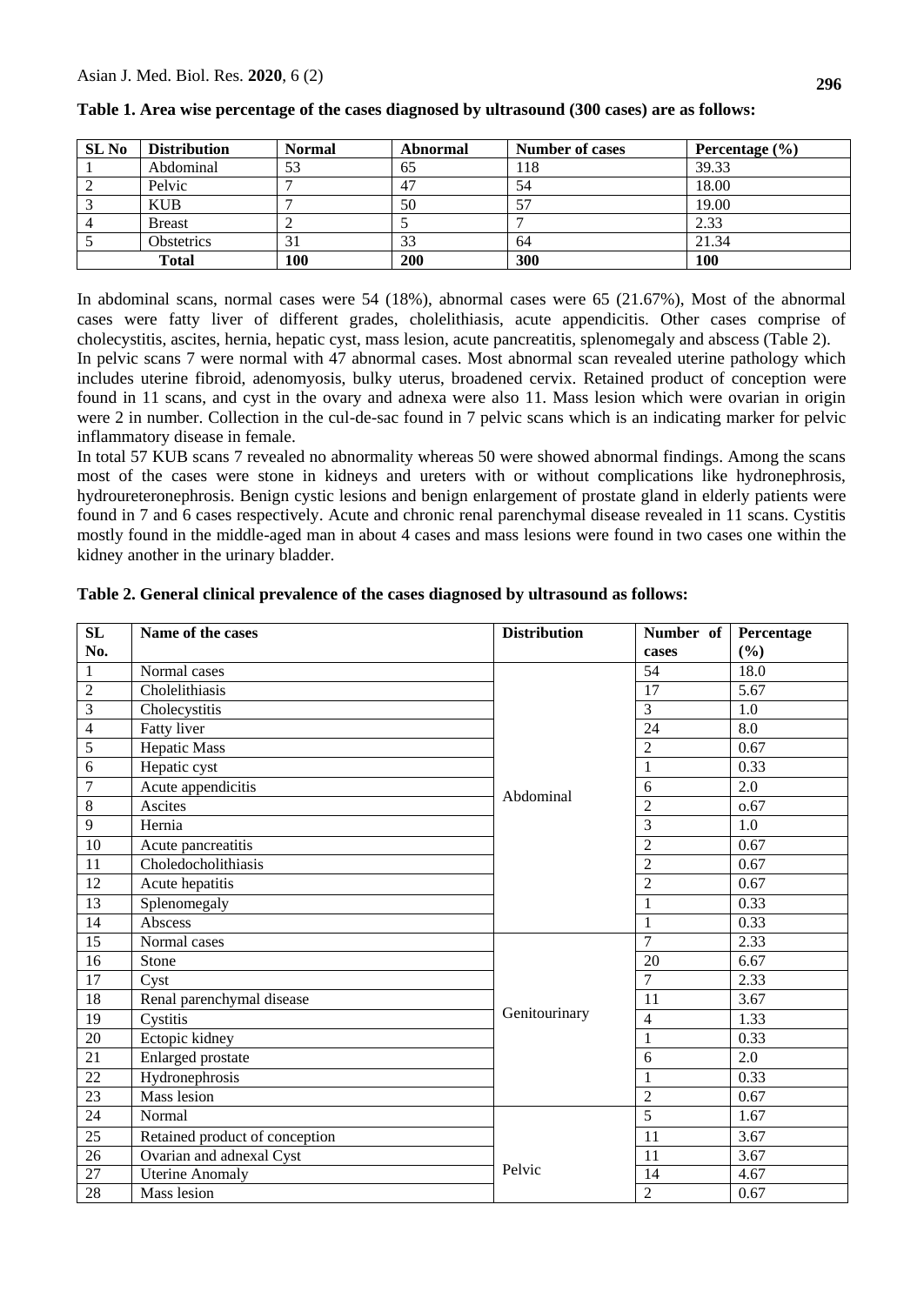Asian J. Med. Biol. Res. **2020**, 6 (2)

| 29 | Collection                                      |                   |    | 2.33       |
|----|-------------------------------------------------|-------------------|----|------------|
| 30 | Normal pregnancy with no complication           |                   | 31 | 10.33      |
| 31 | Pregnancy with moderate and severe complication | <b>Obstetrics</b> |    | 10         |
| 32 | Abnormal pregnancy                              |                   |    | 1.0        |
| 33 | Normal                                          | <b>Breast</b>     |    | 0.67       |
| 34 | Abscess                                         |                   |    | 0.67       |
| 35 | Fibroadenoma                                    |                   |    | 0.67       |
| 36 | Dilated duct                                    |                   |    | 0.33       |
|    | <b>Total</b>                                    |                   |    | <b>100</b> |

In total, 64 obstetrics scans 31 revealed normal pregnancy without complications. Another 30 scans showed pregnancy with moderate to severe complications such as oligohydramnios in 16 scans, thick amniotic fluid in 7 scans, placenta previa 5 scans, and fetal death in 2 scans. Another 3 scans and showed abnormal pregnancy, 2 cases of ectopic pregnancy and a case of hydatidiform mole.

In breast scan, 2 scans were normal, 2 scans revealed breast abscess, 2 scans showing fibroadenoma which is common benign mass lesion and a case of dilated ducts more than 1.5 mm in diameter.

These results demonstrate that ultrasonography does represent an important contribution in determining a diagnosis and the choice of treatment. In this study, we found that, high prevalent cases (8%) were NAFLD (fatty liver of different grades), which had the similarities with the findings of [\(Kirovski](https://www.ncbi.nlm.nih.gov/pubmed/?term=Kirovski%20G%5BAuthor%5D&cauthor=true&cauthor_uid=20827318) *et al.,* 2010) who showed the prevalence of ultrasound-diagnosed NAFLD was 40.0%. Genitourinary tract stone prevalence in the study was 6.67 % that correlates with the findings by One report performed by [\(Bansal](https://www.ncbi.nlm.nih.gov/pubmed/?term=Bansal%20AD%5BAuthor%5D&cauthor=true&cauthor_uid=19261817) *et al.,* 2009) who revealed the prevalence of all kidney stones in their study was 8.6 %. In our study, we found the prevalence of gallstones 5.67% which correlates with the findings of (Alshoabi, 2016) who reported the prevalence of gallstones in his study was 18-23.5%. We found that, prevalence rate of ovarian and adnexal cysts were comprise of 3.67%, which had the similarities with the findings of [\(Sadowski](https://pubs.rsna.org/author/Sadowski%2C+Elizabeth+A) *et al.,* 2018) who showed the prevalence of ultrasound-diagnosed of indeterminate adnexal cysts in their study was 23.9%.

## **4. Conclusions**

In our clinical investigation, the major cases were fatty liver, gall stone and renal stone. The results are very promising which could aid in the detection of the early stage of the diseases, such as in asymptomatic patients with fatty liver, the early diagnosis can prevent the progression to major lesions such as steato-hepatitis or even cirrhosis, early detection of gall stone can prevent cholecystitis, mucocele of gall bladder or even mass lesion, early identification of renal stone can prevent obstructive nephropathy. Ultrasound is now also used for therapeutic purpose as for crushing gall bladder and renal stones. And about obstetric scans we can say, though the government is taking many steps for pregnant mothers but the prevalence of pregnancy related complications are not less. So, there is need to raise public awareness by physicians.

## **Acknowledgements**

We would like to express our gratitude to Department of Radiology and Imaging, Rangpur Medical College Hospital (RpMCH) for supporting this research work.

# **Conflicts of interest**

None to declare.

## **Reference**

- [Bansal](https://www.ncbi.nlm.nih.gov/pubmed/?term=Bansal%20AD%5BAuthor%5D&cauthor=true&cauthor_uid=19261817) AD, [J Hui](https://www.ncbi.nlm.nih.gov/pubmed/?term=Hui%20J%5BAuthor%5D&cauthor=true&cauthor_uid=19261817) and [DS Goldfarb,](https://www.ncbi.nlm.nih.gov/pubmed/?term=Goldfarb%20DS%5BAuthor%5D&cauthor=true&cauthor_uid=19261817) 2009. Asymptomatic nephrolithiasis detected by ultrasound. Clin. J. Am. Soc. Nephrol., 4: 680–684.
- Chaves OE, 1983. How to introduce diagnostic ultrasound in medical institutions of limited resources. Ultrasound Med. Biol., 1: 95–97.

Clinical ultrasound in developing countries (editorial), 1990. Lancet, 336: 1225–1226.

- Doehring-Schwerdtfeger E, IM Abdel-Rahim, M Dittrich, Q Mohamed-Ali, D Franke, R Kardorff, J Richter and JHH Ehrich, 1992. Ultrasonography as a diagnostic aid for a district hospital in the tropics. Am. J. Trop. Med. Hyg., 46: 727–731.
- [EA Sadowski](https://pubs.rsna.org/author/Sadowski%2C+Elizabeth+A) , [V Paroder,](https://pubs.rsna.org/author/Paroder%2C+Viktoriya) [K Patel-Lippmann,](https://pubs.rsna.org/author/Patel-Lippmann%2C+Krupa) [JB Robbins,](https://pubs.rsna.org/author/Robbins%2C+Jessica+B) [L Barroilhet,](https://pubs.rsna.org/author/Barroilhet%2C+Lisa) [E Maddox,](https://pubs.rsna.org/author/Maddox%2C+Elizabeth) [T McMahon,](https://pubs.rsna.org/author/McMahon%2C+Timothy) [E](https://pubs.rsna.org/author/Sampene%2C+Emmanuel)  [Sampene,](https://pubs.rsna.org/author/Sampene%2C+Emmanuel) [AP Wasnik,](https://pubs.rsna.org/author/Wasnik%2C+Ashish+P) [AD Blaty](https://pubs.rsna.org/author/Blaty%2C+Alexander+D) and E [Katherine, 2018. Maturen,](https://pubs.rsna.org/author/Maturen%2C+Katherine+E) indeterminate adnexal cysts at US: prevalence and characteristics of ovarian cancer. Radiology, 287: 1041–1049.